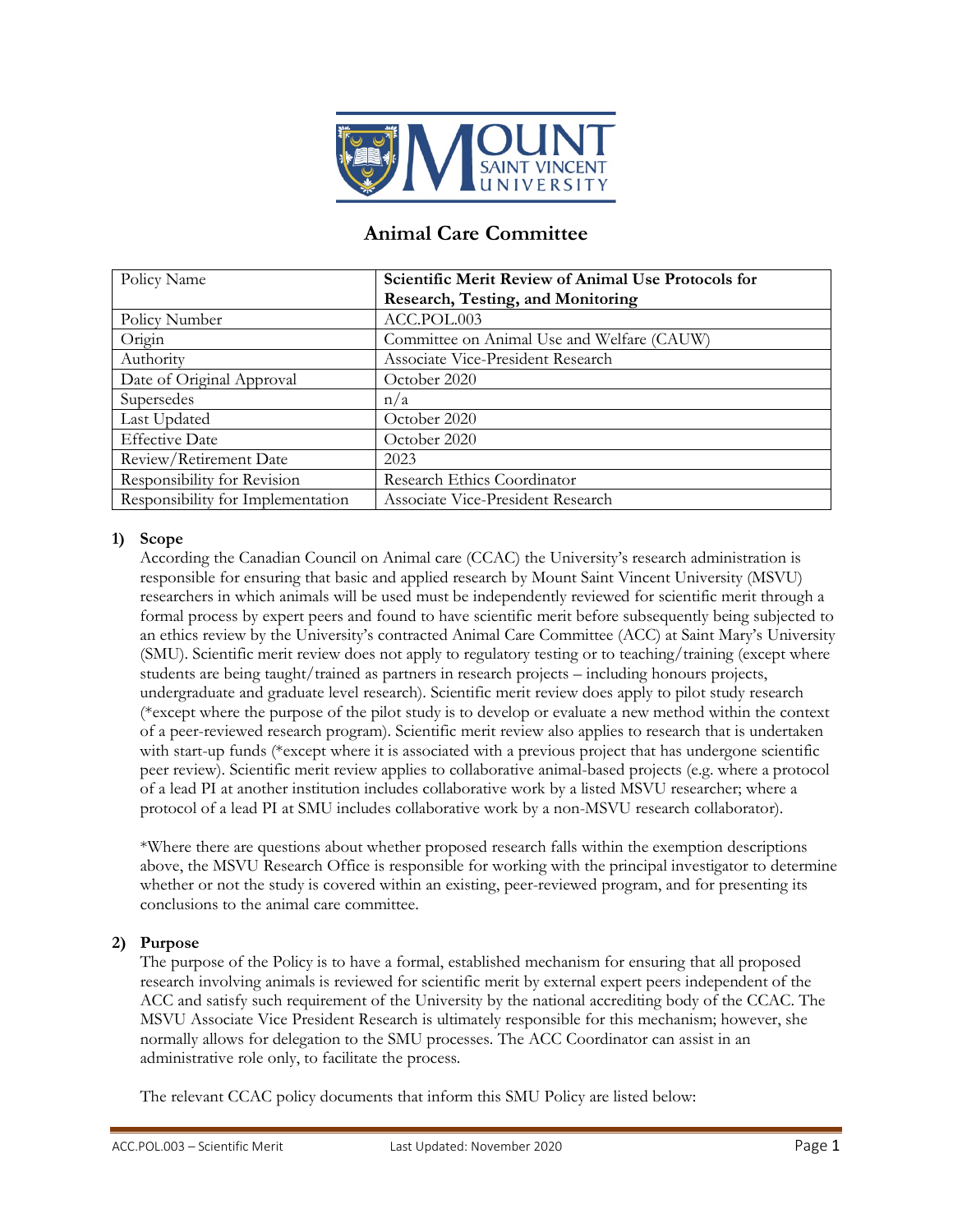- *CCAC Policy Statement for Senior Administrators Responsible for Animal Care and Use Programs* and specifically APPENDIX II of this policy statement. (CCAC, 2008)
- *CCAC Policy Statement on Scientific Merit and Ethical Review of Animal-Based Research* (CCAC, 2013)
- *CCAC FAQ on Scientific Merit and Ethical Review of Animal-Based Research* (CCAC, 2019)

### **3) Policy**

In accordance with the CCAC Guidelines and the University Animal Care and Use Program, animal use in research must only be undertaken if expert, independent opinion has attested to the probable scientific value of the research within its field. Proposed animal use for research must be independently peerreviewed for its scientific merit before it can undergo ethics review by the ACC. Animal-based work can then proceed only if the ACC finds the use of animals acceptable ethically and in practice (i.e. the proposed animal-based methods should be appropriate for the work and meet institutional and CCAC Guidelines and standards). The MSVU Research Ethics Coordinator works out of the MSVU Research Office and is delegated to provide to the ACC solicited confirmation that each animal-based research protocol has been found to have scientific merit according to the formal process detailed below, before it is subjected to ethics review by the ACC; and the MSVU Research Office shall receive confirmation of protocol approval from the ACC before releasing funds for animal-based work for the corresponding project.

- a) **Externally funded** proposals of research involving animals are submitted to the ACC by the principal investigator (PI) using the animal-use protocol form which includes a section for the funding source and grant number required information as well as a checkbox for confirmation of peer review. In the case of externally funded proposals that do not appear to use a peer review mechanism with appropriate independence and expertise, the funding source may be able to demonstrate, to the research administration's satisfaction, that the project has been peer-reviewed by independent experts, and should be able to describe the process in writing. The ACC must receive confirmation from the PI and the research office that the work described in the research animal use protocol is part of a research project or program that has been found to have scientific merit through independent, expert review. Indication of NSERC funding is normally taken by the ACC as evidence of scientific merit for the entire funding period and the proposal is subsequently subjected to ethics review by the ACC. Otherwise, through the MSVU Research Office, the ACC asks for confirmation on whether the listed funding source is sufficient evidence of scientific merit.
	- i) If the MSVU Research Office communicates to the ACC Chair confirmation that scientific merit has already been demonstrated through the competitive peer-review process for the proposed work, the proposal is subsequently subjected to the ethics review process as described in the ACC Terms of Reference, to determine whether the proposed animal use and proposed animalbased methods as described within the animal use protocol are acceptable according the CCAC Guidelines. Confirmation of scientific merit from these sources remains valid for the entire funding period.
	- ii) If the MSVU Research Office communicates to the ACC Chair that scientific merit has not yet been demonstrated, the submission is immediately subjected to the scientific merit review process described in Section 4 of this document.
- b) **Internally funded** proposals of research involving animals are submitted to the ACC by the principle investigator (PI) using the animal-use protocol form which includes a section for the funding source and grant number (if applicable) as required information, as well as a checkbox for confirmation of peer review. The grant proposal is submitted upon request. The ACC must receive confirmation from the PI and the MSVU Research Office that the work described in the research animal use protocol is part of a research project or program that has already been found to have scientific merit through independent, expert review. Through the MSVU Research Office, the ACC asks for confirmation from the research office on whether the listed funding source is sufficient evidence of scientific merit.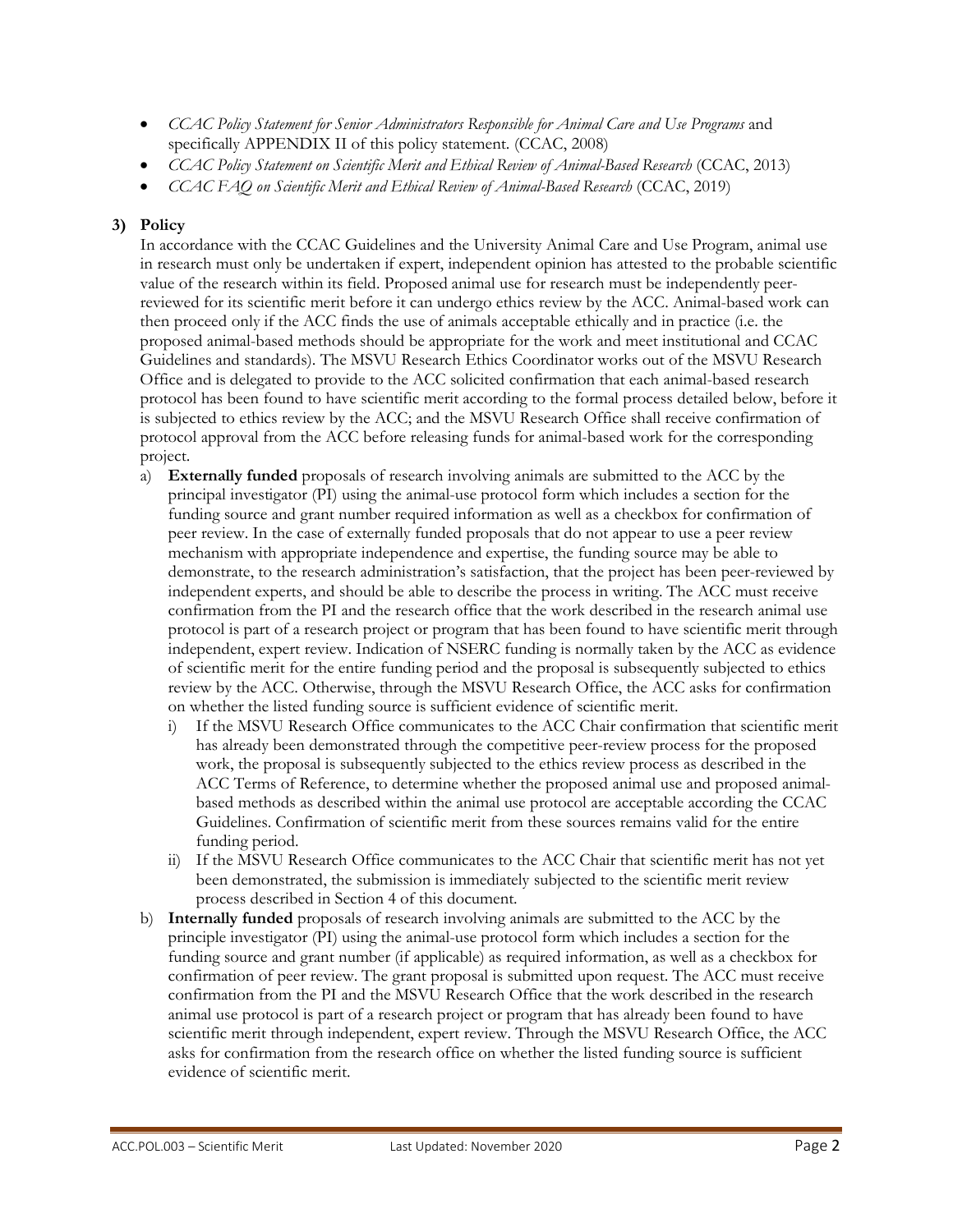- i) If the MSVU Research Office communicates to the ACC Chair that scientific merit has already been demonstrated for the proposed work through the funding process, the proposal is subsequently subjected to the ethics review process as described in the ACC Terms of Reference, to determine whether the proposed animal use and proposed animal-based methods as described within the animal use protocol, are acceptable according the CCAC Guidelines. The ACC can ask for the process by which scientific merit was assessed to be submitted to the ACC in writing, so a formal process is documented/demonstrated.
- ii) If the MSVU Research Office communicates to the ACC Chair that scientific merit has not yet been demonstrated, the submission is immediately subjected to the scientific merit review process described below.
- c) **Non-funded** proposals of research involving animals are submitted to the ACC by the principle investigator (PI) using the animal-use protocol form which includes a checkbox for confirmation of peer review, and further scientific context is submitted to the ACC upon request. The ACC must receive confirmation from the principal investigator that the work described in a research animal use protocol is part of a research project or program that has been found to have scientific merit through independent, expert review, which should be confirmed by the research administration.
	- i) Through the MSVU Research Office, the ACC asks for confirmation from the Research Office on whether the listed funding source is sufficient evidence of scientific merit.
	- ii) If the MSVU Research Office communicates to the ACC Chair that scientific merit has already been demonstrated for the proposed work, the proposal is subsequently subjected to the ethics review process as described in the ACC Terms of Reference, to determine whether the proposed animal use and proposed animal-based methods as described within the animal use protocol, are acceptable according the CCAC Guidelines. The ACC can ask for the process by which scientific merit was assessed to be detailed and submitted to the ACC in writing, so a formal process is documented/demonstrated.
	- iii) If the MSVU Research Office communicates to the ACC Chair that scientific merit has not yet been demonstrated, the submission is immediately subjected to the scientific merit review process described below.

## 4) **Scientific Merit Review Process**

- a) Two independent scientific merit reviews by external, expert peer-reviewers must be conducted *before*  the protocol can be considered for subsequent ethics review by the ACC. Expert peer-reviewers must not be directly involved in the protocol design or implementation, and they should have appropriate experience and/or knowledge in the relevant field, discipline or sub-discipline to adequately review protocol content. They must comply with the SMU and MSVU policies on Conflict of Interest in Research and therefore in relation to the PI they must not be:
	- a personal friend or relative;
	- be from the same University department/program;
	- have been a research supervisor or graduate student of the University Member within the past six years;
	- be providing letters of support;
	- have collaborated with the University Member within the past six years or has plans to collaborate in the immediate future;
	- be an employee of a non-academic organization with which the University Member has had collaboration within the past six years;
	- and they must not have any other potential conflict of interest (e.g., personal, financial).
- b) The SMU Associate Vice President Research (AVPR) has been delegated authority and responsibility to administer the Scientific Merit Review Process by the MSVU AVPR, although collaboration and consultation is recommended between the two. In administering the Review Process, the SMU AVPR will: